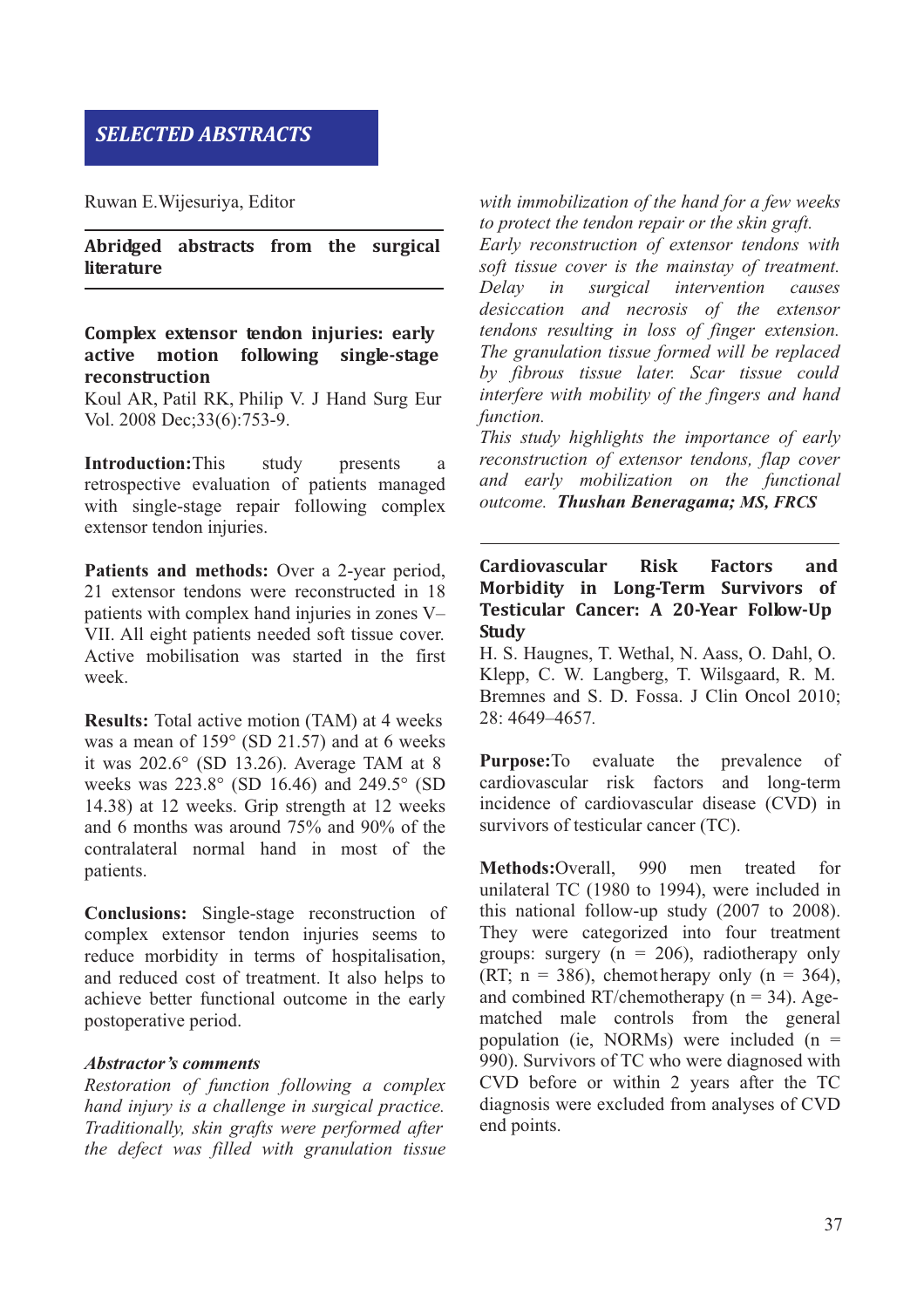The Sri Lanka Journal of Surgery 2010; 28(2)

**Results:** Median observation time was 19 years (range, 13 to 28 years). All cytotoxic treatment groups had significantly increased prevalences of antihypertensive medication, and survivors in the RT and RT/chemotherapy groups had higher prevalences of diabetes (RT: odds ratio [OR], 2.3; 95% CI, 1.5 to 3.7; RT/chemotherapy: OR, 3.9; 95% CI, 1.4 to 10.9) compared with NORMs. Overall 74 survivors of TC  $(8.0\%)$  experienced atherosclerotic disease during follow-up. Increased risks for atherosclerotic disease were observed in age-adjusted Cox regression analyses after any cytotoxic treatment when compared with surgery only (RT: hazard ratio [HR], 2.3; 95% CI, 1.04 to 5.3; chemotherapy: HR, 2.6; 95% CI, 1.1 to 5.9; RT/chemotherapy: HR, 4.8; 95% CI, 1.6 to 14.4). Treatment with cisplatin, bleomycin, and etoposide (BEP) alone had a 5.7-fold higher risk (95% CI, 1.9 to 17.1 fold) for coronary artery disease compared with surgery only and a 3.1-fold higher risk (95% CI, 1.2 to 7.7 fold) for myocardial infarction compared with NORMs.

**Conclusions:** Treatment with infradiaphragmatic RT and/or cisplatin-based chemotherapy, particularly the BEP regimen, increases the long-term risk for CVD in survivors of TC.

## *Abstractor's comments*

*While the short term effects of especially chemotherapy are well known, the long term effects are currently being evaluated with studies carried out in survivors of malignant diseases. Testicular cancer is one such condition in which, due to the excellent survival figures, such morbidities have the potential to cause deleterious effects in patients. Increased risks of cardiovascular disease, diabetes and hypertension in those receiving chemotherapy and / or radiotherapy are documented by Haugnes et al in this long term follow up study. These will become a consideration for patients when discussing treatment options. Ajith Malalasekera; MS, MRCS*

**Increased incidence of negative appendectomy in childhood obesity** Kutasy B, Hunziker M, Laxamanadass G, Puri P. Pediatr Surg Int. 2010 Oct;26(10):959-62.

**Background:** In recent years, there has been worldwide increase in childhood obesity. The diagnosis of acute appendicitis in very obese children can sometimes be difficult and challenging. The purpose of this study was to determine the incidence of histologically normal appendix in very obese and non-obese children undergoing emergency appendectomy for the clinical diagnosis of acute appendicitis.

**Patients and Methods:** The hospital records of 1,228 consecutive patients, who underwent appendectomy for acute appendicitis between 2000 and 2008, were analyzed. 207 children (16.9%) were very obese. Very obese was defined as greater than 2 standard deviations above the standardized mean weight for age. Histological data was compared between very obese and non-obese children. Seventy-seven (37%) of 207 very obese and 398 (39%) of 1,021 non-obese children had ultrasound preoperatively.

**Results:**The incidence of normal appendectomy was significantly higher in very obese children compared to non-obese children (24.6 vs. 9.9%,  $P < 0.001$ ). The false positive rate of ultrasound was significantly higher in very obese children group compared to non-obese (26 vs.  $6\%$ ,  $P \leq$ 0.05). The specificity, sensitivity, positive and negative predictive values of ultrasound were significantly lower  $(P < 0.05)$  in very obese children group compared to non-obese children.

**Conclusion:** Suspected appendicitis in childhood obesity is associated with increased incidence of normal appendectomy. Active observation in hospital in very obese children may reduce the rate of normal appendectomy without increasing the incidence of complicated appendicitis.

## *Abstractor's comments*

*This large series of 1228 patients from Dublin convincingly demonstrates that the negative*